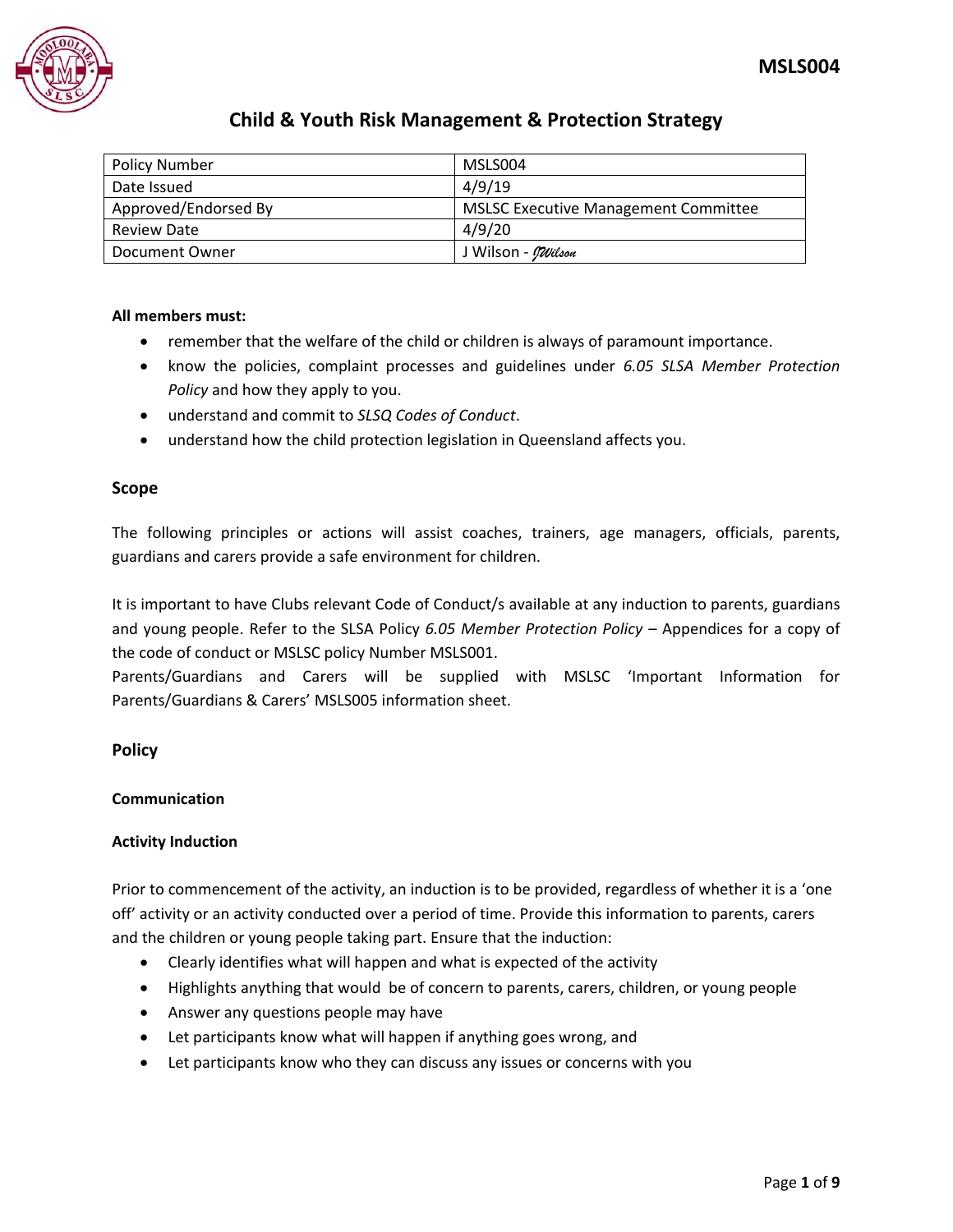

 Setting up basic rules at the beginning of the season, such as: follow instructions; have a go; no put-downs. Ensure children are aware of these rules.

From the perspective of parents, carers, children and young people, the induction must:

- provide an opportunity to ask questions and clarify issues
- help them understand what is expected of them

member and reinforce that it is not

- make them aware of what will happen if an issue arises, and
- let them know who to contact if they have any concerns in the future
- supply a copy of the 'Important Information for Parents/Guardians & Carers' information handout.

## **Language and tone of voice:**

appropriate

It is important when communicating with children that you remember not all will interpret what you say in the same manner. It is important to ensure you:

| Do's      |                                             | Don'ts    |                                             |
|-----------|---------------------------------------------|-----------|---------------------------------------------|
| $\bullet$ | Be positive and use age-appropriate when    | $\bullet$ | Do not use aggressive language that could   |
|           | talking to and in the presence of children. |           | intimidate a child or set a bad example.    |
| $\bullet$ | Provide clear direction,<br>boost<br>their  | $\bullet$ | Loose your temper (verbally or physically). |
|           | confidence, encourage or affirm them.       |           | If you find you regularly lose your temper  |
| $\bullet$ | Talk to the Child in a professional manner  |           | with children you should seek support or    |
|           | and with respect                            |           | do not work with children.                  |
| $\bullet$ | Address when negative language or tone is   |           | Separate yourself and a child from the line |
|           | used by a Child, Parent/guardian or other   |           | of sight of other people.                   |

- Make inappropriate comments about a child's appearance, including excessive flattery
- Have inappropriate conversation or enquires of a sexual nature
- Use pet names
- Make jokes or innuendo of sexual nature, including obscene gestures and language

## **Electronic:**

Electronic communication is becoming more and more prevalent due to the ease and speed at which messages can be sent and the growing number of children and young people with access to social media and smart devices. It is important that when communicating via these channels that members remember to: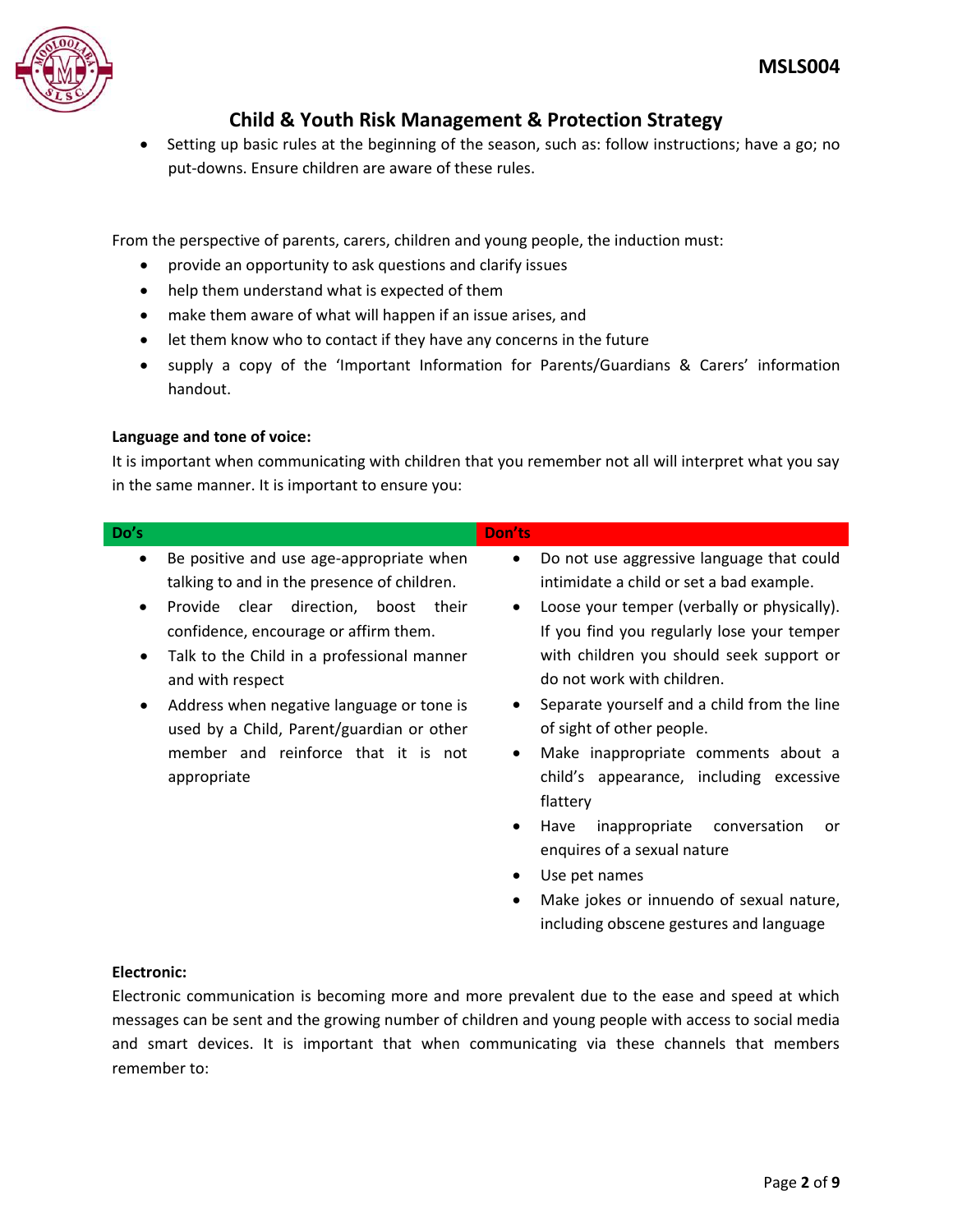

| Do's                   |                                                                                                                                                                 | <b>Don'ts</b>                                                                                                                                                |
|------------------------|-----------------------------------------------------------------------------------------------------------------------------------------------------------------|--------------------------------------------------------------------------------------------------------------------------------------------------------------|
| $\bullet$<br>$\bullet$ | parents/guardians<br>Include<br>all<br>in<br>communication (such as txt, email or<br>Facebook)<br>Try to communicate in a group txt rather<br>than individually | Befriend children on social media sites e.g.<br>$\bullet$<br>Facebook<br>Ask a child to keep communication secret<br>$\bullet$<br>from their parent/guardian |
|                        | Use polite and respectful language at all<br>times                                                                                                              | Send photos or Videos directly to a child<br>٠<br>without prior consent from a parent or<br>guardian                                                         |
|                        | Limit content to issues directly associated<br>with delivering services, activities or<br>programs e.g. advising training is cancelled                          | Upload or publish still/moving images or<br>audio recordings of children or young<br>people without the prior authorisation of<br>their parent or guardian   |

### **Physical contact during training:**

All members working with children and young people need to be aware that not all will understand an action or request in the same manner. One child may see an action as usual or acceptable behaviour while another may find it unacceptable. A child's interpretation of an action may also be influenced by cultural and religious differences, gender and prior experiences. Any physical Contact with Children must be appropriate to the delivery of surf life saving services, events, program or activities.

| Do's |                                      | <b>Don'ts</b> |
|------|--------------------------------------|---------------|
|      | Ensure your actions at all times are |               |

- Ensure your actions at all times are unambiguously professional.
- Give a verbal explanation, in front of all members (and preferably parents as well) of how, where, when and why you may need to make physical contact with children
- Seek permission to make physical contact when skill development is required to ensure the athlete/member is aware of the contact that is required.
- Where possible use verbal direction rather than physical contact
- Have contact with a child which involves the touching (unless it is part of delivering medical or allied health services to which you are qualified to deliver):
	- o Of genitals
	- o Of buttocks
	- o Of the breast area
- Engage in or let others engage in any of the following:
- Abusive initiation or bonding activities
- Forcing children into 'macho type' activities
- Rough, physical, hurtful or sexually provocative games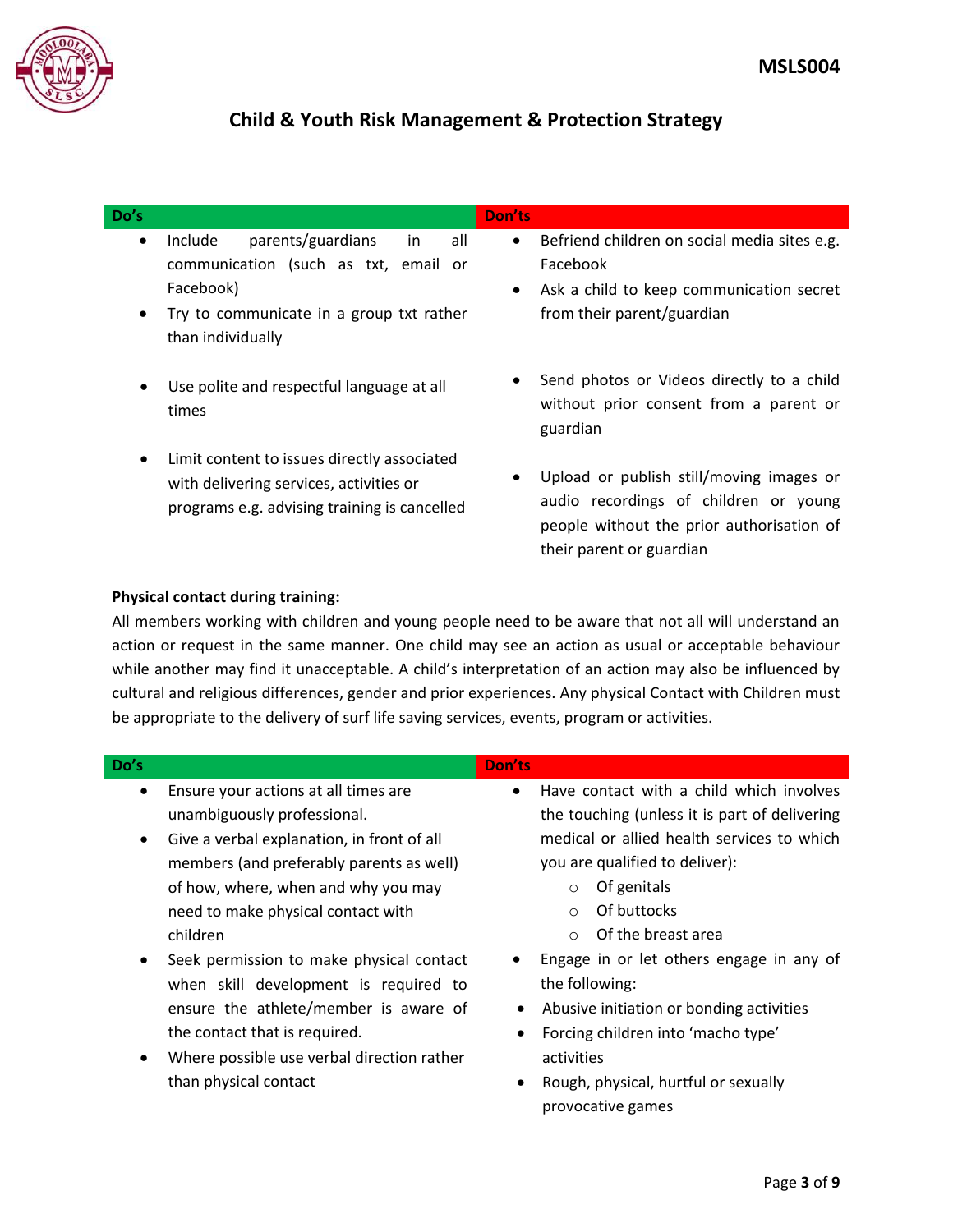

- Ensure that any physical contact with children is appropriate to the skills being developed within the surf lifesaving skills program
- Respect and respond to signs that a child or young person is uncomfortable with touch
- Have sufficient coaches/age managers/chaperones/supervisors/trainer s and/or water safety for effective supervision based on the age and number of children involved.
- Have a Club policy that children apply each other's sunscreen if parents are not able to apply the cream on their own children.
- Regular scape goating, ridiculing, rejecting, isolating or taking the 'mickey' out of a child
- Single out the same child when performing demonstrations
- Inflict corporal punishment (physical discipline, smacking, long runs in hot weather, no water breaks etc.)

Please refer to the appropriate policies such as: *1.01 - SLSA Water Safety Policy* and *MS02 -Chaperoning & Supervision of Minors Policy* for the ratio of supervisors to participants.

### **Change Room Arrangements:**

It is important to ensure there is adequate supervision of children in change rooms while balancing the requirement to respect the child's right to privacy. You can ensure that a safe environment is maintained at all times by:

| Do's      |                                             | Don'ts                                                   |  |
|-----------|---------------------------------------------|----------------------------------------------------------|--|
| $\bullet$ | during<br>training<br>that<br>and<br>Ensure | Isolate yourself and a child from others in<br>$\bullet$ |  |
|           | competition, children go to the toilet in   | the change room.                                         |  |
|           | pairs or small groups.                      | Allow adults to use change rooms, for<br>$\bullet$       |  |
|           | Before entering change rooms knock or       | example, to undress, while children are                  |  |
|           | announce that you will be coming in and     | present unless they are also competing in                |  |
|           | have at least one other adult with you.     | a SLS event or are participating in a SLS                |  |
| $\bullet$ | Ensure adequate supervision in public       | training environment                                     |  |
|           | change rooms when they are used             |                                                          |  |
|           |                                             |                                                          |  |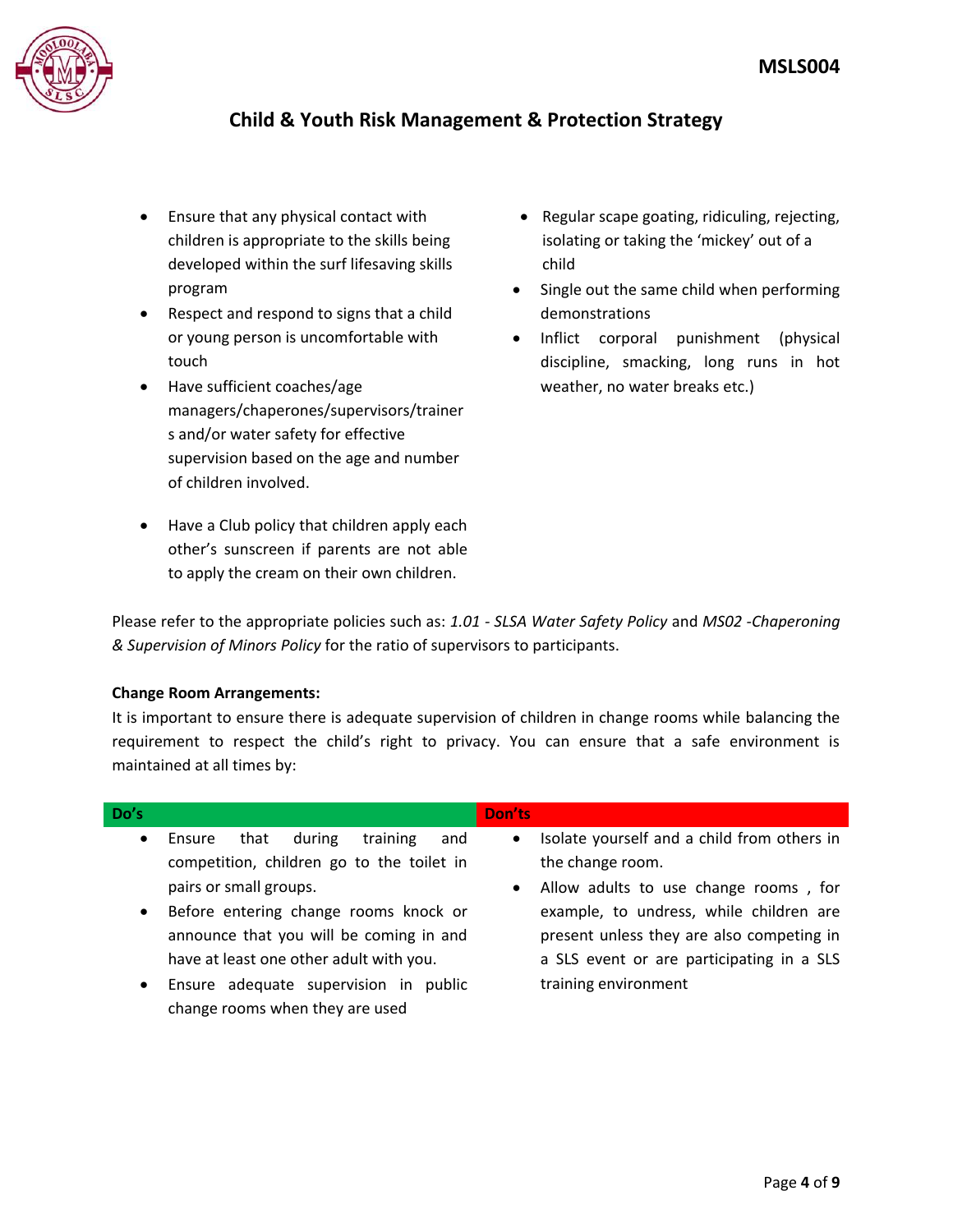

## **Transport of Members**

All members should have their own transportation to and from Surf Life Saving events.

| Do's |                                                 | Don'ts                                                   |
|------|-------------------------------------------------|----------------------------------------------------------|
|      | Ensure the driver is properly licenced          | Allow a child to sit in the front seat                   |
|      | Have the ride approved by parents/<br>guardians | Isolate yourself and a child from others in<br>a vehicle |
|      | Tell the child's parents the route you'll be    |                                                          |

## **Drop off and pick up of participants:**

taking and estimated time of arrival

child and their parent/ guardian will wait

with the coach/ trainer and the child.

Children must be dropped off before an activity and picked up afterwards by their parents or guardians. In no circumstances should children make their own way to and from an activity. On their way to and from activities children may be exposed to potential risk. Procedures must be put in place to minimise these risks. Clubs must have strategies in place to meet specific circumstances and the following must be considered as a minimum:

| Do's                                                                                                                                                                                                                                                              | Don'ts                                                                   |
|-------------------------------------------------------------------------------------------------------------------------------------------------------------------------------------------------------------------------------------------------------------------|--------------------------------------------------------------------------|
| Agree with parents a set procedure for<br>$\bullet$<br>drop off and pick up arrangements.                                                                                                                                                                         | Leave children unattended before or after<br>$\bullet$<br>training.      |
| Ensure there is a buffer period where a<br>$\bullet$<br>coach or trainer arrives a certain period of<br>time before an activity starts and stays a<br>certain                                                                                                     | Allow children to leave without their<br>$\bullet$<br>parent or guardian |
| Have a register of parent/ guardian<br>$\bullet$<br>emergency contact numbers and make<br>sure coaches/ age managers/ trainers/<br>supervisors have access to a phone period<br>of time after it ends.<br>Have a Club policy that the second to last<br>$\bullet$ |                                                                          |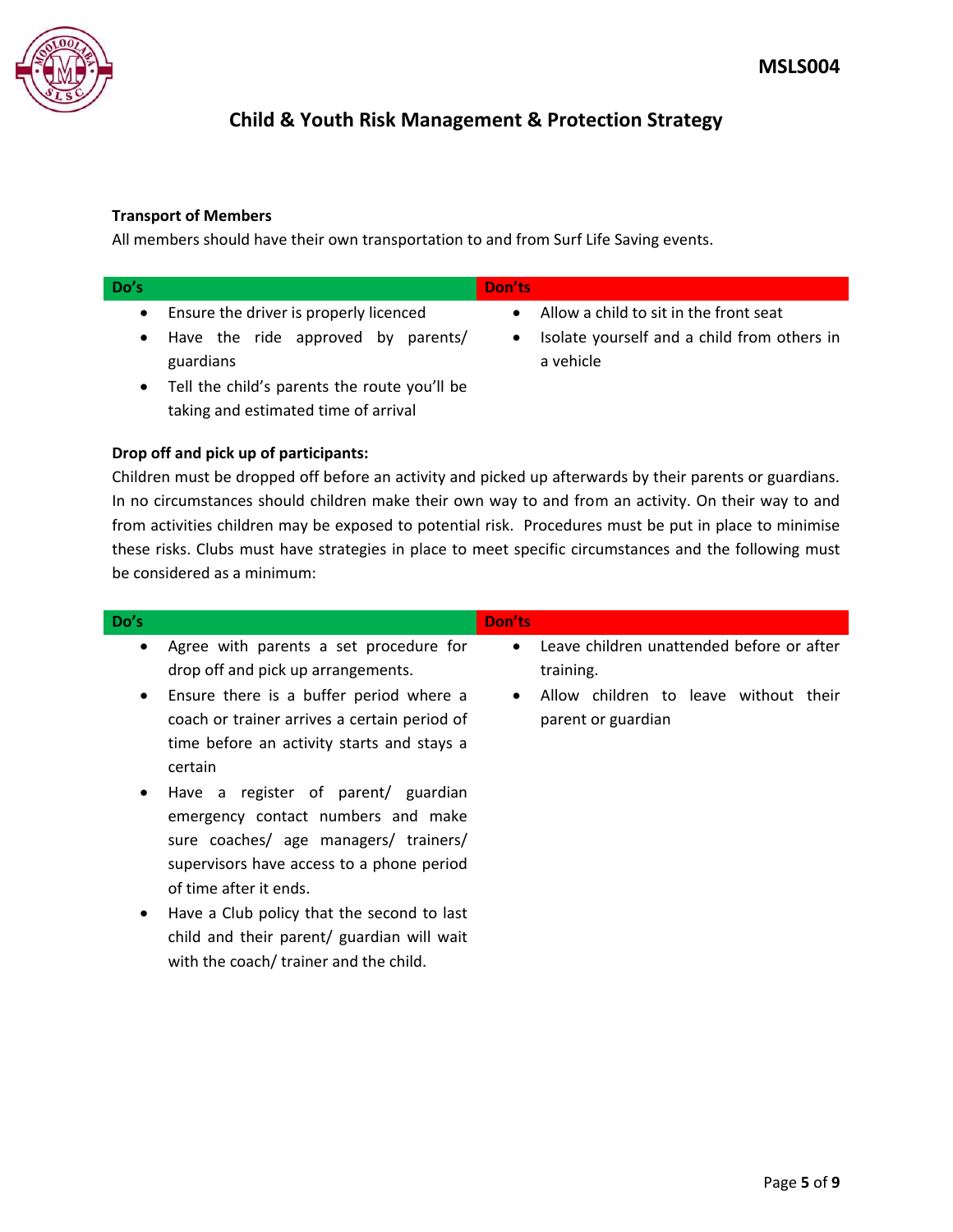

## **Overnight Trips and sleeping arrangements**

From time to time clubs will conduct overnight trips for children and young people. This exposes members to risks outside of 'day to day' operations. To ensure the safety of all children the following points should be considered at a minimum.

- Abide by *MS02 - SLSQ Chaperoning & Supervision of Minors Policy*. Refer to this policy for the ratio of members to supervisors and sleeping arrangements for males and females.
- Obtain separate sleeping accommodation from the children (adults in separate rooms).
- Ensure that adults are within hearing distance of the children to be able to respond to any alarm raised by a child. If an alarm is raised by a child more than one adult must respond
- Follow and use MSLSC policy number/s MSLS008 & MSLS009

| Do's      |                                            | Don'ts                                               |
|-----------|--------------------------------------------|------------------------------------------------------|
| $\bullet$ | members complete<br>Parental<br>Ensure     | Do not separate yourself and children<br>$\bullet$   |
|           | Consent Forms if an activity is to be      | from other adults.                                   |
|           | conducted off Club premises.               | In an emergency do not remove a child's<br>$\bullet$ |
| $\bullet$ | Familiarise yourself with surroundings and | clothing unless you have their permission            |
|           | note any possible risk areas and promote   | and at least one other person is present             |
|           | this to the other staff/ volunteers/       |                                                      |
|           | parents/ chaperones on the trip to ensure  |                                                      |
|           | suitable measures are implemented to       |                                                      |
|           | avoid them.                                |                                                      |
| $\bullet$ | Ensure that pre-requisites are met by all  |                                                      |
|           | Chaperones.                                |                                                      |

- Plan appropriate accommodation, if children share a room they should be the same age and sex.
- Always have more than one adult with children on an overnight trip/ camp, even if the number of children is small.
- Perform regular room checks to ensure that all are complying with the *SLSQ Codes of Conduct*.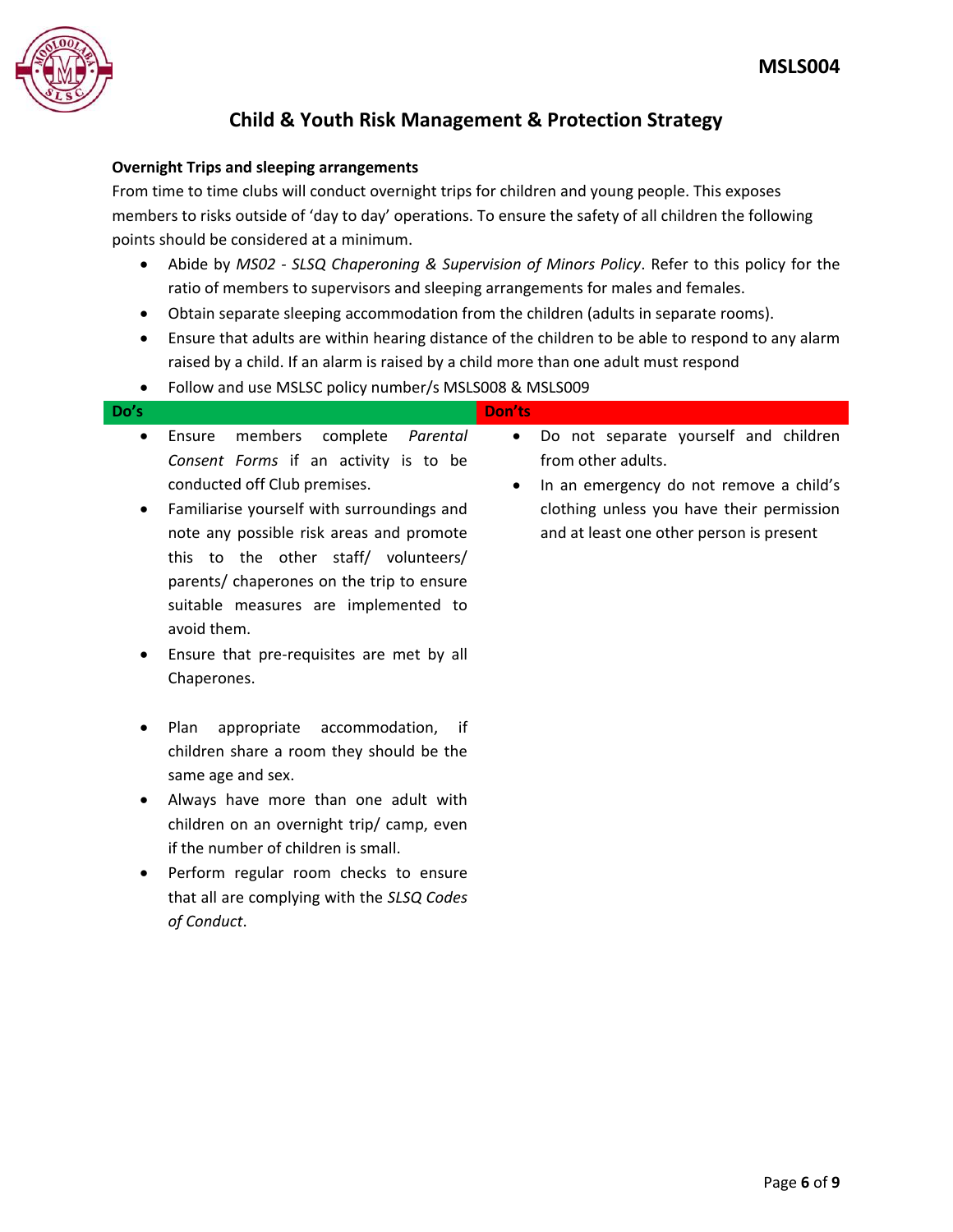

## **Off-Premises Activities**

Organised off –premises activities for children may occur and to ensure the safety of these members the following should be considered:

| Do's      | <b>Don'ts</b>                                                            |
|-----------|--------------------------------------------------------------------------|
| $\bullet$ | • Leave children unattended<br>members<br>complete<br>Parental<br>Ensure |
|           | <b>Consent Forms</b>                                                     |
| $\bullet$ | Always have more than one adult with a                                   |
|           | group of children, even if the number of<br>children is small.           |
| $\bullet$ | Familiarise yourself with surroundings and                               |
|           | note any possible risk areas and promote                                 |
|           | this to the other staff/ volunteers/                                     |
|           | parents/ chaperones on the trip to ensure                                |
|           | suitable<br>countermeasures<br>are                                       |
|           | implemented to avoid them.                                               |

Refer to *MS02 - SLSQ Chaperoning & Supervision of Minors Policy* for the correct ratio of Adults to Children and MSLSC Policy MSLS008 and MSLS009

## **The Use of Images of Children**

There have been concerns about the risks posed directly and indirectly to children and young people through the use of photographs on web sites and other publications. Evidence in Australia indicates that information posted on an Internet site or published in a magazine or newspaper can be used to target children, to locate them, and then to condition or groom them. Additionally images can be used or adapted for inappropriate use. The end result is that in spite of the best intentions on the part of the publisher, children can end up being victims of abuse. Surf Life Saving Clubs need to be aware of these potential risks and take appropriate steps to address them.

### **Acquiring Images**

| Do's                   |                                                                                                                                                                                                                                                                             | Don'ts                 |                                                                                                                                                            |
|------------------------|-----------------------------------------------------------------------------------------------------------------------------------------------------------------------------------------------------------------------------------------------------------------------------|------------------------|------------------------------------------------------------------------------------------------------------------------------------------------------------|
| $\bullet$<br>$\bullet$ | Seek permission via SLSQ 'Photograph<br>Consent Form' from the child's parent/<br>guardian prior to taking the image.<br>Clearly outline and publicise what is<br>considered appropriate behaviour<br>and<br>taking<br>those<br>content<br>to<br>photographic/video images. | $\bullet$<br>$\bullet$ | Do not allow unsupervised or individual<br>access to members.<br>Do not approve photo/ video sessions<br>outside the event venue or at a member's<br>home. |
|                        |                                                                                                                                                                                                                                                                             |                        |                                                                                                                                                            |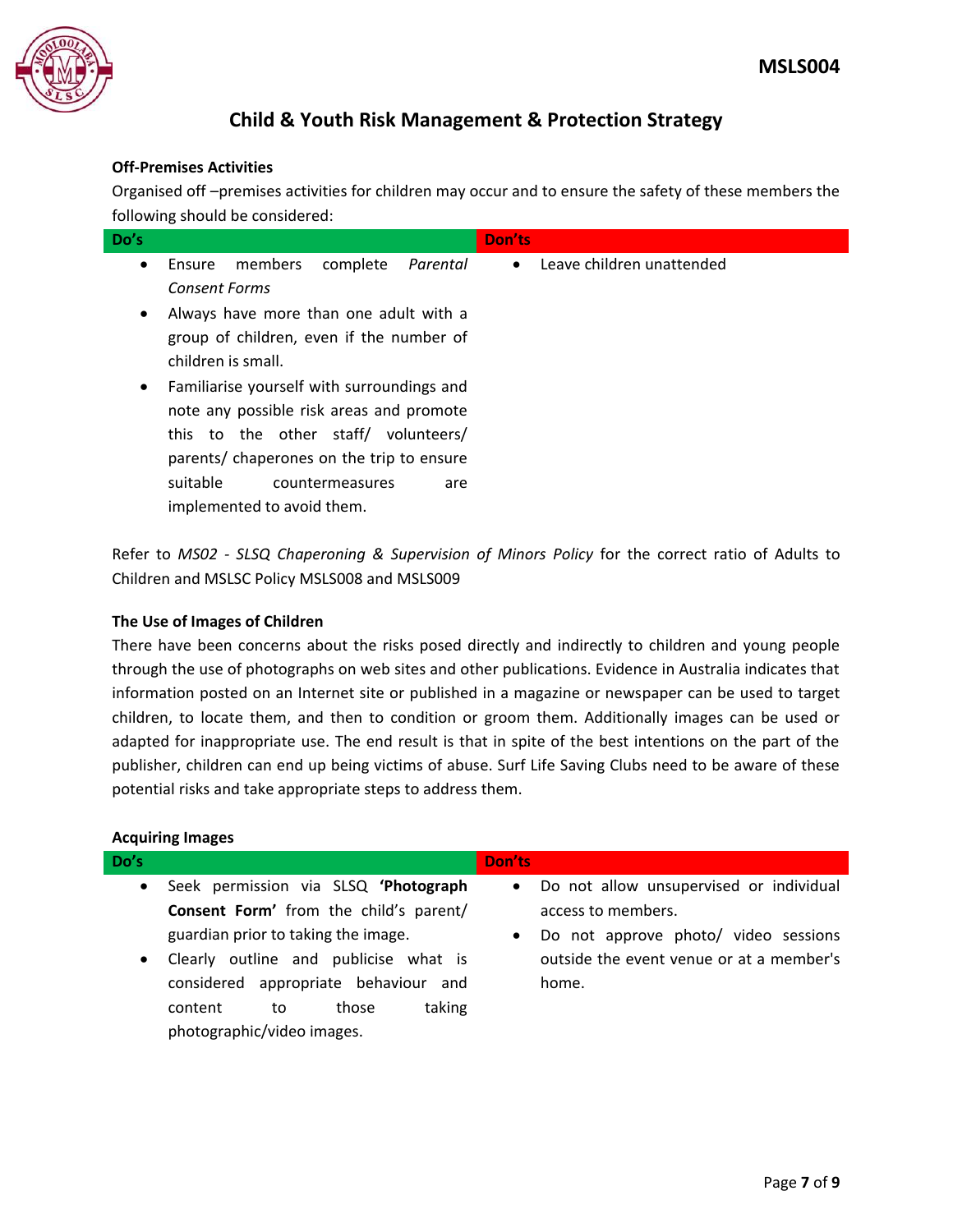

- Provide details of who to contact if concerns or complaints of inappropriate photographic behaviour or content are raised.
- Ensure all photographers have the club photographers pass which is registered with the Club/Branch/SLSQ

Refer to the *SLSA Photography Policy 6.21* and *MC01 - SLSQ Photography Policy* for information on how to obtain accreditation at events and sample release form.

|                          | <b>Displaying Images</b>                                                                                                                                                                                                                                                                                                                                                                                                                                                                                                                                                                                                                                                                                                                              |                |                                                                                                                                                                                       |
|--------------------------|-------------------------------------------------------------------------------------------------------------------------------------------------------------------------------------------------------------------------------------------------------------------------------------------------------------------------------------------------------------------------------------------------------------------------------------------------------------------------------------------------------------------------------------------------------------------------------------------------------------------------------------------------------------------------------------------------------------------------------------------------------|----------------|---------------------------------------------------------------------------------------------------------------------------------------------------------------------------------------|
| Do's                     |                                                                                                                                                                                                                                                                                                                                                                                                                                                                                                                                                                                                                                                                                                                                                       | Don'ts         |                                                                                                                                                                                       |
| $\bullet$<br>٠<br>٠<br>٠ | Seek permission from the member's<br>parent/ guardian prior to using their<br>image.<br>Ensure that they are aware of the way in<br>which the image is to be used and how<br>long the image will be displayed when<br>used on a website.<br>If an image is used, avoid naming the<br>member and vice versa. If this is not<br>possible avoid using both a first name and<br>surname.<br>Only use appropriate images of the<br>member, relevant to the lifesaving activity,<br>and suitably clothed<br>Images of members in an activity that<br>involves minimal clothing or unusual body<br>positions/ poses, which could potentially<br>be misused, should focus on the activity<br>not on a particular child and avoid full face<br>and body shots. | $\bullet$<br>٠ | Do not display personal information such<br>as residential address, Email address or<br>telephone numbers<br>Do not display information about hobbies,<br>likes/dislikes, school etc. |
| ٠                        | Reduce/ eliminate the ability for the direct<br>copying of pictures from a website to<br>another source (i.e. disable the 'right<br>mouse click' function).                                                                                                                                                                                                                                                                                                                                                                                                                                                                                                                                                                                           |                |                                                                                                                                                                                       |